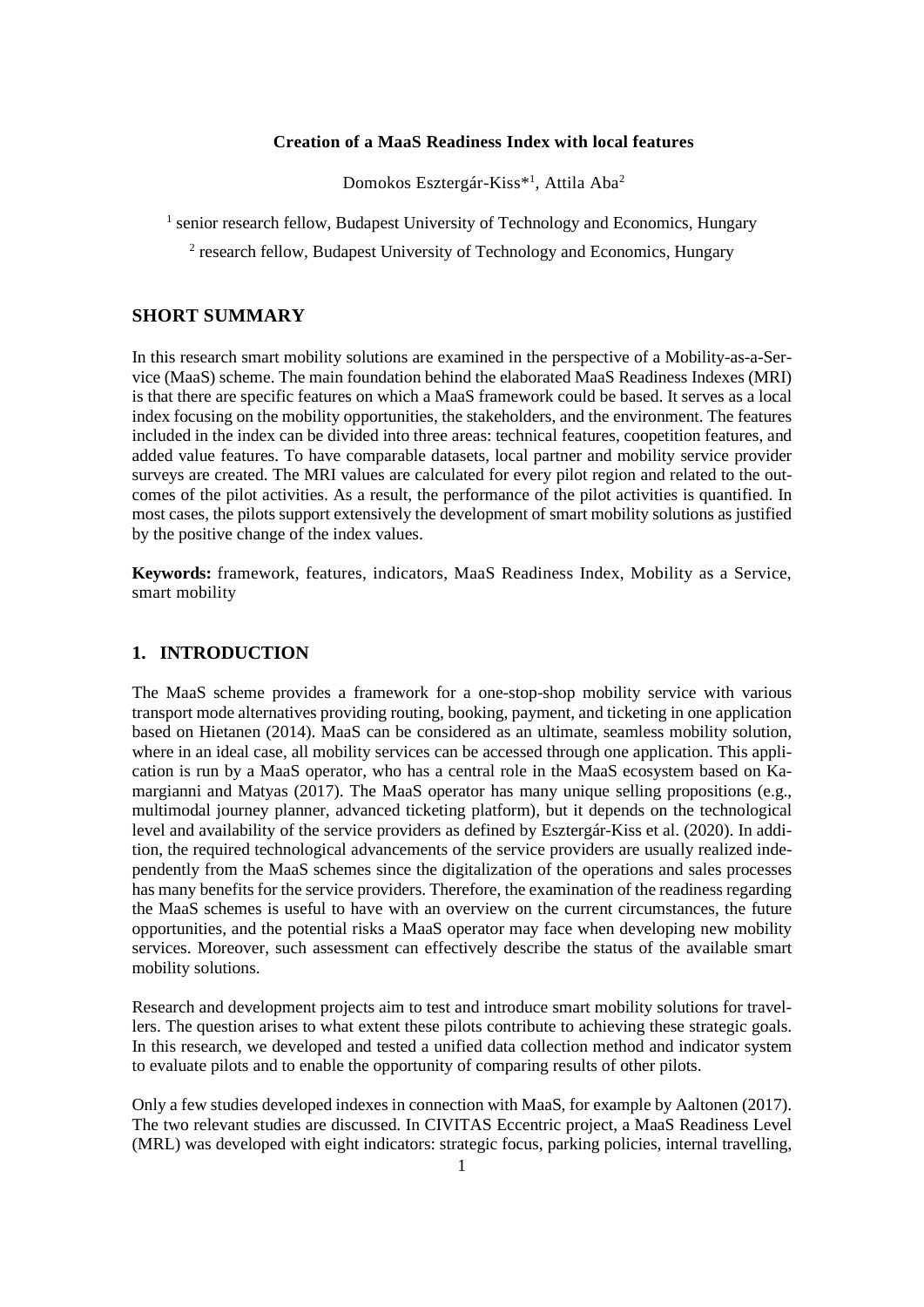use of shared mobility, shared economy, public transport, integration platform, and visibility. Each indicator is evaluated on a one to five scale by experts, and this index uses one final single value, which could hide meaningful insights. The indicators are not weighted, and the selected eight indicator are too much to provide comprehensive insights.

Another solution by Kamargianni and Goulding (2018) is the MaaS Maturity Index (MMI), which is organized into five groups of indexes, covering 32 indicators. MMI uses weights and aggregates the results on a 0 to 1 scale, therefore ordering the cities based on one single value is possible. Input data are surveys or internet sources. Although some details are not available about this approach, but it is stated that MMI is applicable for larger cities with mature mobility and ICT background. While this is a more comprehensive set of indicators, some business aspects are missing, such as the market volume or the representation of wealthiness. These aspects should be considered, when a MaaS operator selects a new service area.

## **2. METHODOLOGY**

### *Feature definition*

The MaaS readiness index (MRI) is an indicator, which describes the readiness of a specific area for introducing MaaS solutions and highlights the missing parts. The main foundation behind this index is that there are local features on which a MaaS operator can build a service. Practically, there are a couple of features which is considered as needed on the local context, and a couple of features which is considered as an added value for the MaaS operator. Thus, the MRI serves as a local index focusing on the local mobility opportunities, stakeholders, and environment. The features can be divided into three areas: technical features, coopetition features and MaaS added value features.

- Technical features: Is the local area technically mature enough to introduce a MaaS scheme? Are the technical solutions developed to provide advanced mobility services?
- Coopetition features: Does the local area have a vivid ecosystem of competing and cooperating stakeholders? Do these stakeholders provide mobility services, which can be well integrated?
- MaaS added value features: Does the local area have any experience with four MaaS elements: routing, booking, ticketing and payment?

The pilots and their readiness towards smart mobility solutions will be evaluated by this indicator among other outputs and KPIs. Figure 1 shows the overview of the process, which contains four consecutive phases. The first phase of the evaluation process is the area definition. The second phase is a collection of the mobility and mobility related service providers in the area. This phase is entirely delivered by local pilot partner. The third phase is the areas assessment, which is practically a data collection from local pilot partners and local mobility service providers. The fourth phase is the evaluation of index based on the collected information done by the local partner. The result of the evaluation process is a MaaS level, where the pilot area is assigned based on the defined index.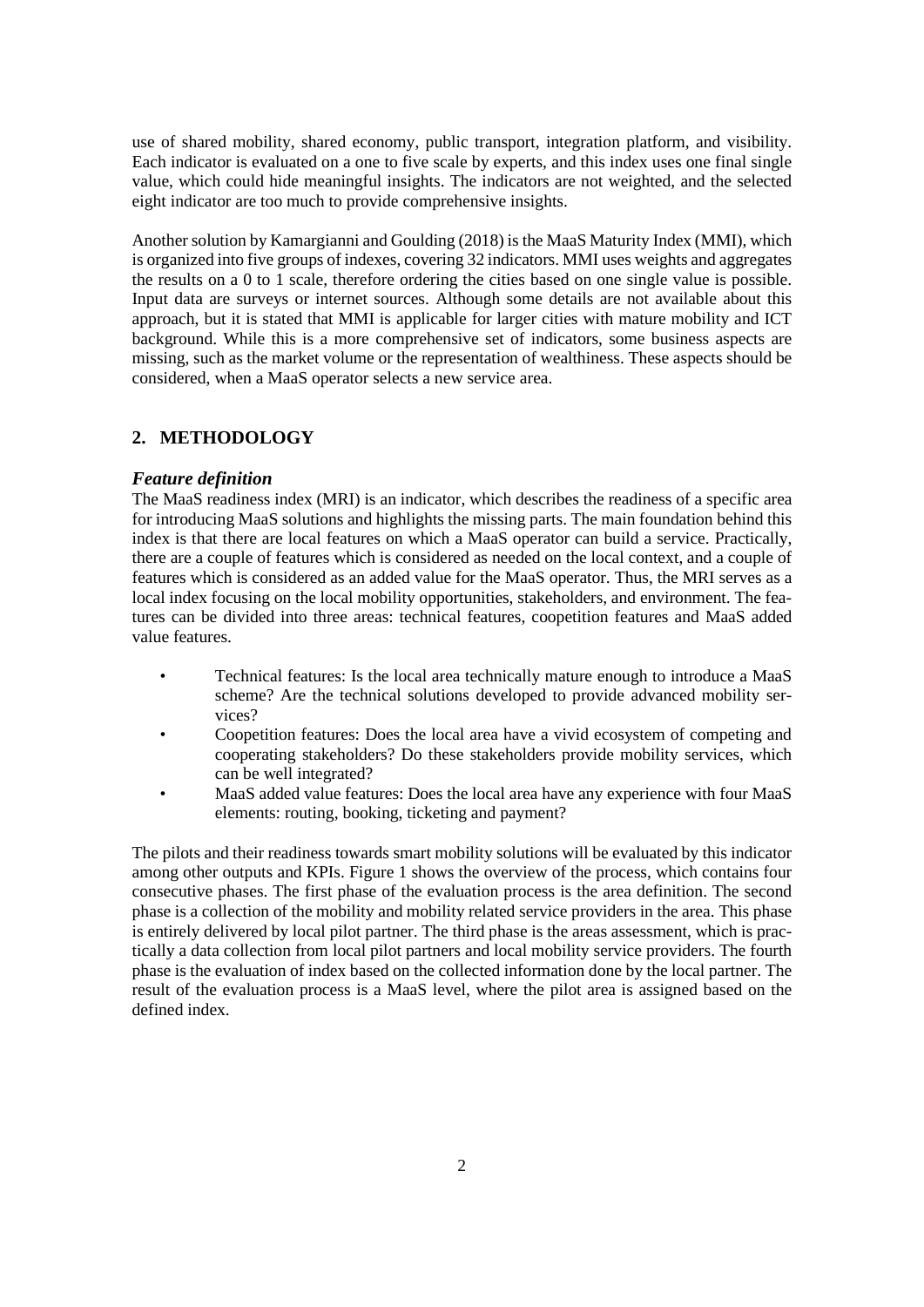

## **Figure 1 - Phases of the evaluation process**

## *Data collection*

The data collection is set up to collect all relevant data, which could possibly define how a smart mobility solution can be realized in a specific region. Online datasets, the representatives of service providers, and local experts are available as data sources. The local experts are represented by the project partners (PPs), who act as general professionals from the region, while the representatives of mobility service providers (MSPs) are mobility officers, who are employed at the local transport operator company. In these cases, short surveys are created to obtain the necessary information. Since the statistical data collection does not require local expertise, this task is done by the work package (WP) leader, where online datasets (e.g. the Eurostat database) are explored. Figure 2 describes the data collection method.

### **Figure 2 - Data collection method**

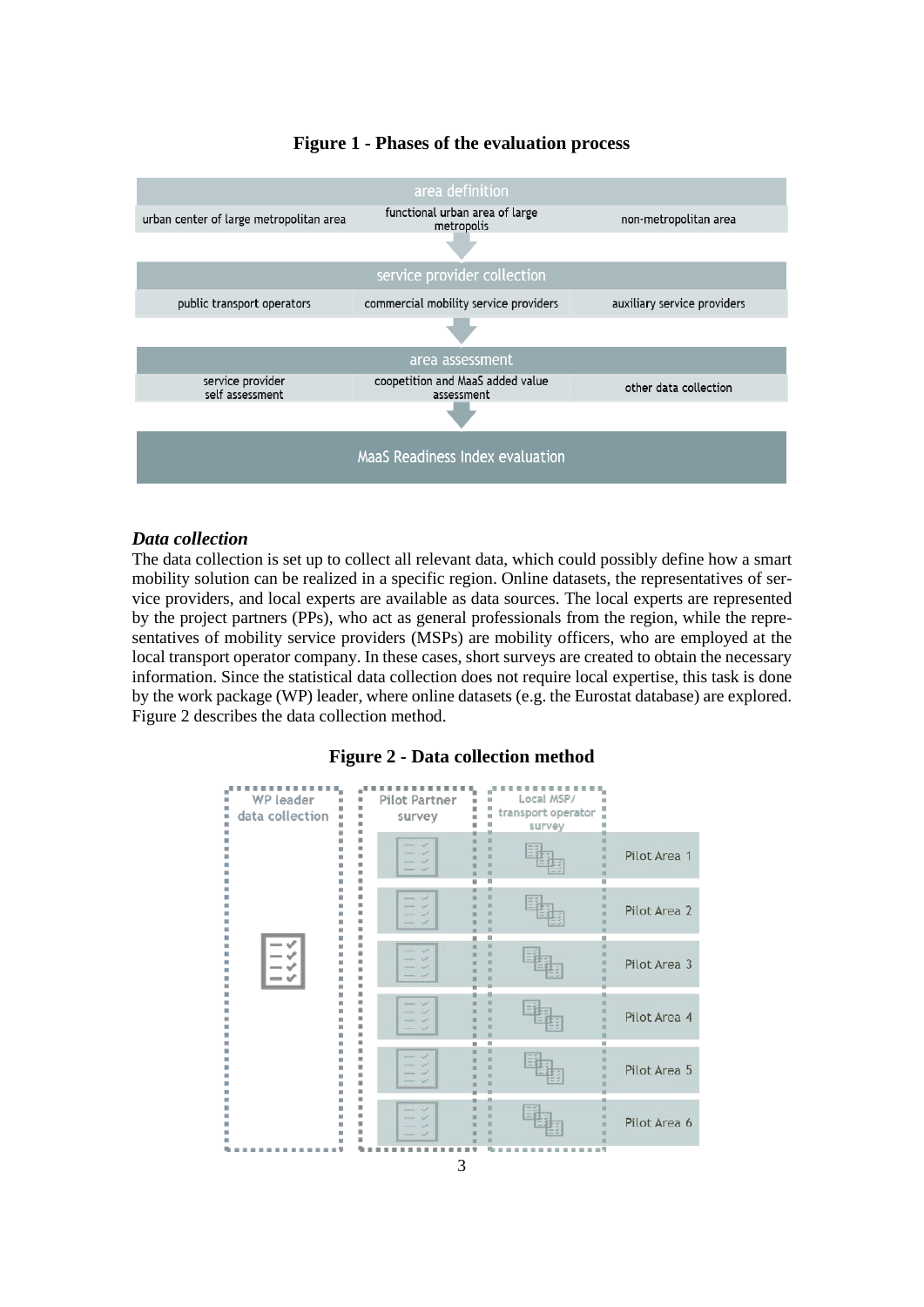The expert data collection is organized into surveys, where both PPs and MSPs describe the local situation and the implemented features based on a predefined list of answers. To each question, an ID is assigned, which represents its index and group it belongs to. In addition, a free text box is available for every question in the survey to express a more distinguished opinion in case of any local speciality.

The indicators of the technical index connect to the main components of a MaaS scheme: routing, booking, payment, and ticketing, where the additional category navigation is included to cover the supplementary services. All these indicators are collected through the survey distributed to the MSPs because they can provide these technical details about their services. The final indicator set is shown in Table 1.

| Index            | Group          | ID               | Name                   | Data source       |
|------------------|----------------|------------------|------------------------|-------------------|
| <b>Technical</b> | Routing        | <b>TR01</b>      | Routing availability   | <b>MSP</b> survey |
| <b>Technical</b> | Routing        | <b>TR02</b>      | Vehicle position       | <b>MSP</b> survey |
| <b>Technical</b> | Routing        | <b>TR03</b>      | Dynamic information    | <b>MSP</b> survey |
| <b>Technical</b> | Routing        | <b>TR04</b>      | Dynamic planning       | <b>MSP</b> survey |
| <b>Technical</b> | Routing        | <b>TR05</b>      | Comfort services       | <b>MSP</b> survey |
| <b>Technical</b> | <b>Booking</b> | <b>TB01</b>      | Booking availability   | <b>MSP</b> survey |
| <b>Technical</b> | Booking        | <b>TB02</b>      | Registration           | <b>MSP</b> survey |
| <b>Technical</b> | Booking        | <b>TB03</b>      | Price information      | MSP survey        |
| <b>Technical</b> | Booking        | <b>TB04</b>      | Reservation            | <b>MSP</b> survey |
| <b>Technical</b> | Payment        | TP <sub>01</sub> | Payment availability   | <b>MSP</b> survey |
| <b>Technical</b> | Payment        | TP <sub>02</sub> | Payment types          | <b>MSP</b> survey |
| <b>Technical</b> | Payment        | <b>TP03</b>      | Payment options        | <b>MSP</b> survey |
| <b>Technical</b> | Payment        | TP <sub>04</sub> | <b>Discounts</b>       | <b>MSP</b> survey |
| <b>Technical</b> | Ticketing      | <b>TT01</b>      | Ticketing availability | <b>MSP</b> survey |
| <b>Technical</b> | Ticketing      | <b>TT02</b>      | E-ticketing            | <b>MSP</b> survey |
| <b>Technical</b> | Ticketing      | <b>TT03</b>      | Validation             | <b>MSP</b> survey |
| <b>Technical</b> | Navigation     | <b>TN01</b>      | Position               | <b>MSP</b> survey |
| <b>Technical</b> | Navigation     | <b>TN02</b>      | Alerts                 | <b>MSP</b> survey |

## **Table 1 - Technical index indicators**

The indicators of the coopetition index describe the region's coopetition circumstances and cooperation opportunities, as shown in Table 2. The business and data group represents the stakeholder's approach to collaboration opportunities and to the establishment of a smart mobility framework, while the infrastructure and supply group describes the non-private mobility opportunities in the region. Information about the first two groups is collected by the experts. The market readiness and market volume groups collect general indicators and describe the potential user basis of a smart mobility solution; therefore, they can be collected by the WP leader while using online databases.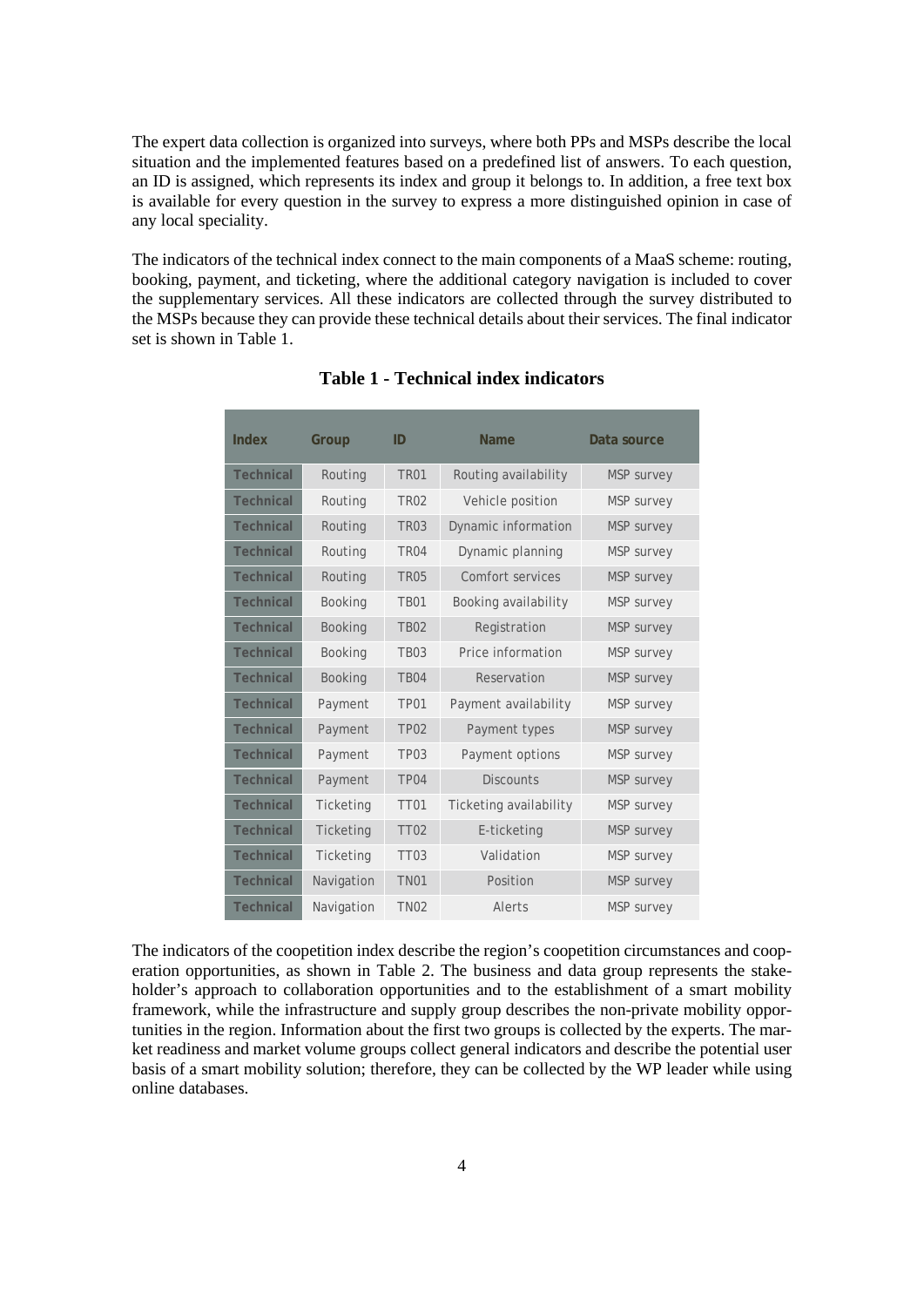| Index       | Group                     | ID                    | <b>Name</b>                             | Source of<br>data |
|-------------|---------------------------|-----------------------|-----------------------------------------|-------------------|
| Coopetition | <b>Business and data</b>  | $C$ <sub>RO</sub> $1$ | Willingness to collaborate              | <b>MSP</b> survey |
| Coopetition | Business and data         | CD <sub>01</sub>      | Willingness to share data (MSP)         | MSP survey        |
| Coopetition | Business and data         | CD <sub>02</sub>      | Willingness to share data (MSO)         | MSP survey        |
| Coopetition | Infrastructure and supply | CI01                  | Mode availability                       | PP survey         |
| Coopetition | Infrastructure and supply | C102                  | Coverage                                | MSP survey        |
| Coopetition | Infrastructure and supply | C <sub>103</sub>      | Frequency and reliability               | PP & MSP survey   |
| Coopetition | Infrastructure and supply | <b>CI04</b>           | Quality                                 | PP & MSP survey   |
| Coopetition | Infrastructure and supply | CM <sub>01</sub>      | Modal share                             | <b>MSP</b> survey |
| Coopetition | Market readiness          | CMO2                  | Mobile Internet access penetra-<br>tion | Furostat          |
| Coopetition | Market readiness          | CMO <sub>3</sub>      | Willingness to pay online               | Furostat          |
| Coopetition | Market readiness          | CM <sub>07</sub>      | GDP                                     | Eurostat          |
| Coopetition | Market volume             | CMO4                  | Total population                        | Furostat          |
| Coopetition | Market volume             | <b>CM05</b>           | Early bird population ratio             | Eurostat          |
| Coopetition | Market volume             | CM <sub>06</sub>      | Population density                      | Eurostat          |

## **Table 2 - Coopetition index indicators**

The last index describes to what extent the region enables the development of smart mobility solutions with additional support (Table 3). The administration group describes how the local authorities, practitioners, and decision-makers prepare for advanced transport schemes. The experience group examines how much experience the stakeholders of the mobility market have in working together since in a MaaS scheme the routine of cooperation can speed up the processes. The data for these groups are collected both by the PPs and the available MSPs.

## **Table 3 - Added value index indicators**

| Index              | Group          | ID               | <b>Name</b>                | Source of data  |
|--------------------|----------------|------------------|----------------------------|-----------------|
| <b>Added value</b> | Administration | MR01             | Strategic documents        | PP & MSP survey |
| <b>Added value</b> | Administration | MR <sub>02</sub> | Action plan                | PP & MSP survey |
| <b>Added value</b> | Administration | MR03             | Legislation and regulation | PP & MSP survey |
| <b>Added value</b> | Experience     | C <sub>101</sub> | Multimodal experience      | PP & MSP survey |
| <b>Added value</b> | Experience     | C <sub>102</sub> | Experience in cooperation  | PP & MSP survey |
| Added value        | Experience     | C103             | Cross-border experience    | PP & MSP survey |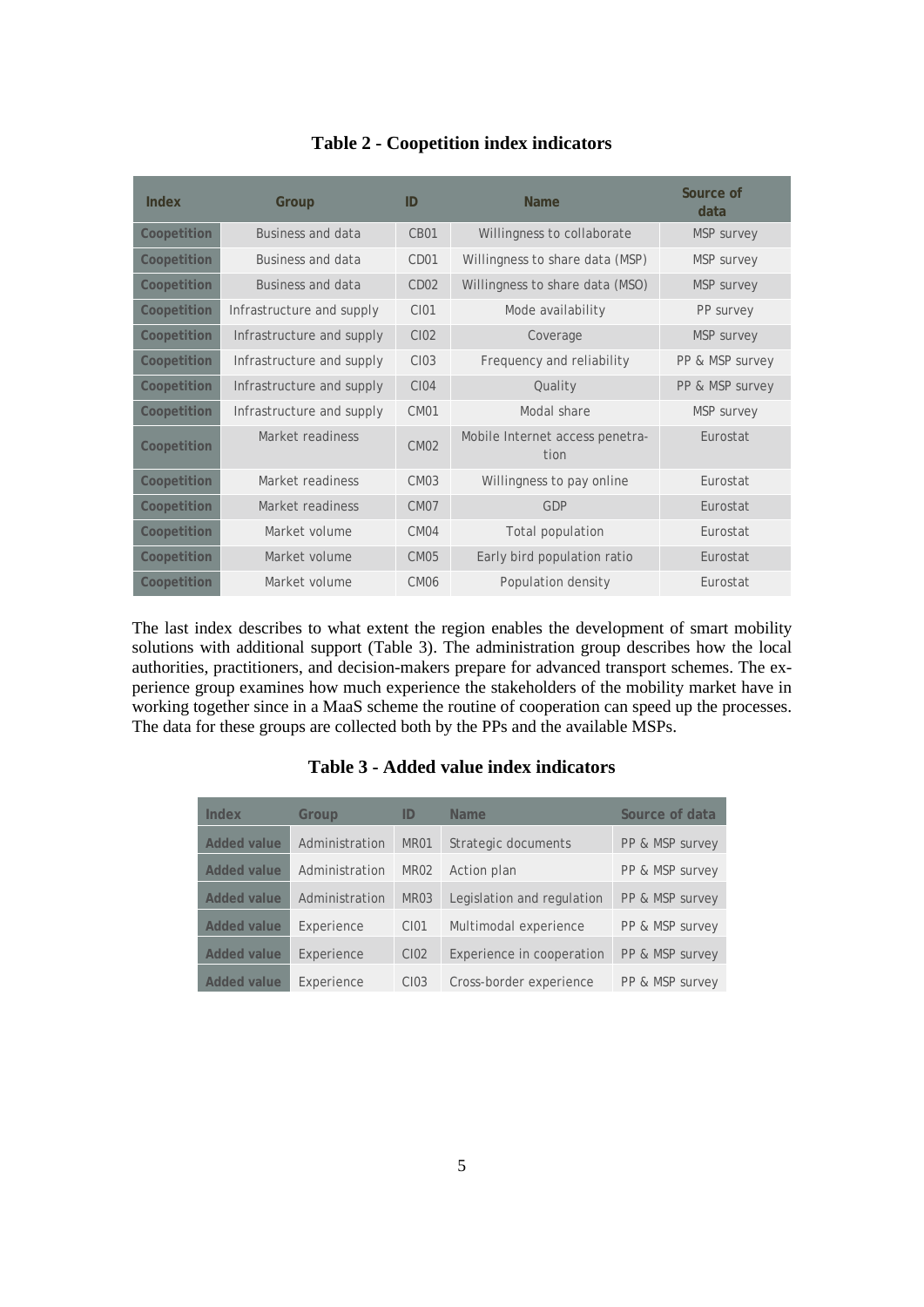### *Index creation*

Based on some calculations, the MRI can be created in the following way:

- Technical index: All features are based on a Likert scale; therefore, the final results have a ready-short-long scale, as well. Although the AHP methodology could result in one final outcome, in this research, the weighted shares of the ready-short-long options are represented in the technical index.
- Added value: The majority of the features are based on a Likert scale without a numerical representation of the indicators. Other features can be transformed to this scale so the final outcome of the added value index is represented on a ready-shortlong scale.
- Coopetition index: The majority of the features are quantitative indicators; therefore, the final outcome of the coopetition index is a value between 0 and 100.

The coopetition index is different from the other indexes by two aspects. In case of the technical and the added value indexes, an absolute readiness can be reached (i.e., 100% of the realized features are 'ready'), and any development is supposed to be realized without setbacks (i.e., the decrease of a technical level is highly unlikely). Meanwhile, in case of the coopetition index, the maximal value cannot be reached, which means that achieving the best results in every collected statistical data is highly unlikely, and a possible setback is rational. These considerations result in different final outcomes for the three indexes.

### **3. RESULTS AND DISCUSSION**

#### *Saxony*

Saxony's pilot activity is a bus line optimization with better rail connections in Boxberg. The results of the Saxony pilot location are presented in Table 4. The Saxony pilot involves several transport modes; thus, both the coopetition index and the added value index are developed through the willingness to collaborate and the multimodal experience indicators. The changes in the added value index are quite significant; however, it has to be noted that the basis is relatively weak.

| Saxony             |       | before the pilot | after the pilot |
|--------------------|-------|------------------|-----------------|
|                    | ready | 16%              | 16%             |
| <b>Technical</b>   | short | 51%              | 51%             |
|                    | long  | 33%              | 33%             |
|                    | ready | 29%              | 49%             |
| <b>Added value</b> | short | 29%              | 8%              |
|                    | long  | 43%              | 43%             |
| Coopetition        |       | 53,1%            | 57,4%           |

### **Table 4 - Saxony MRI results**

### *Rottal-Inn*

The Rottal-Inn region plans to test a cross-border on-demand bus as a pilot activity. The effects of the pilot are shown in Table 5. While no technical development is achieved, both the added value and the coopetition indexes develop by the cross-border cooperation and the willingness to collaborate indicators. After this pilot, the added value index does not require any long process to reach smart mobility solutions.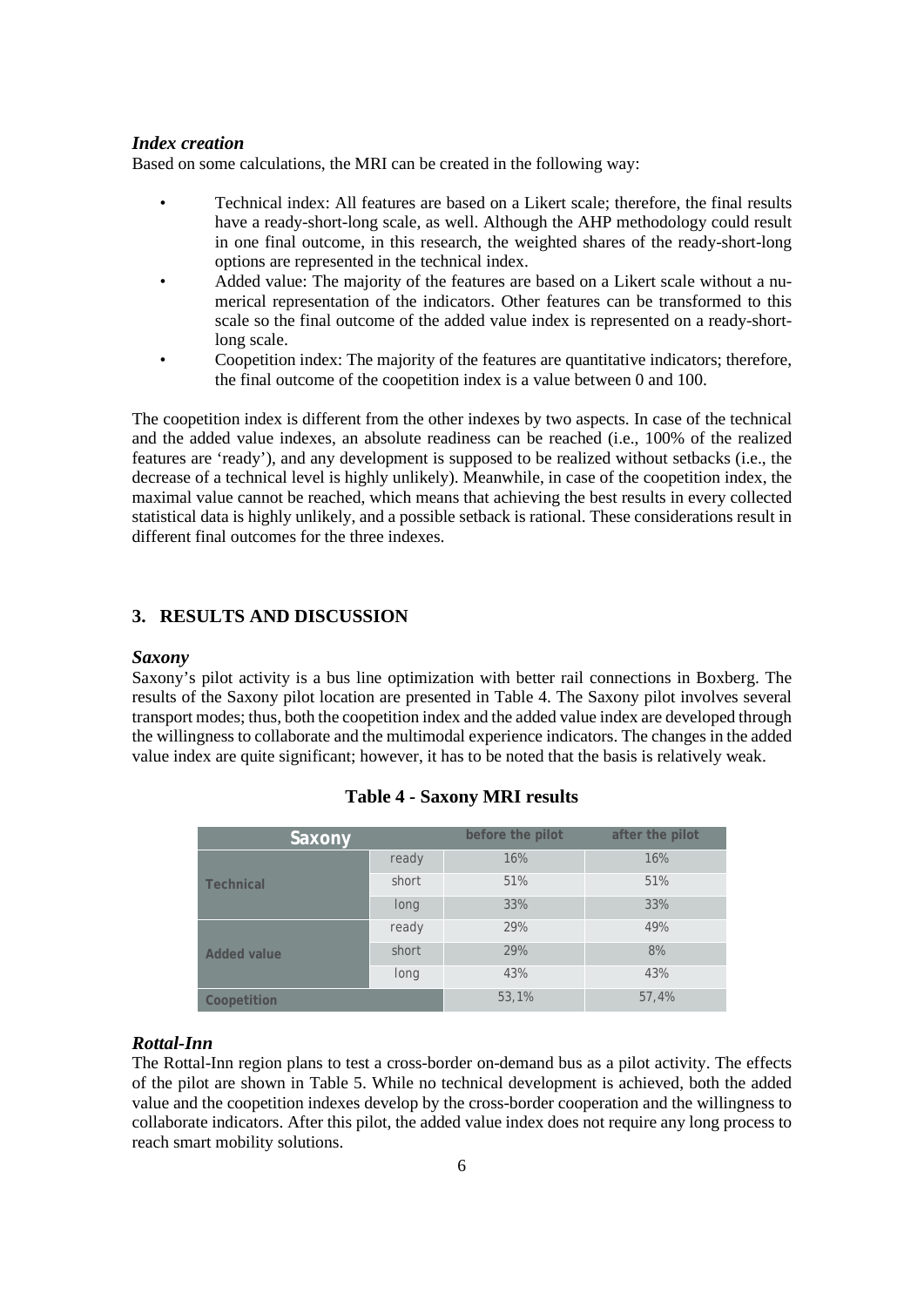| Rottal-Inn         |       | before the pilot | after the pilot |
|--------------------|-------|------------------|-----------------|
|                    | ready | 19%              | 19%             |
| <b>Technical</b>   | short | 40%              | 40%             |
|                    | long  | 41%              | 41%             |
|                    | ready | 85%              | 85%             |
| <b>Added value</b> | short | 7%               | 15%             |
|                    | long  | 8%               | $0\%$           |
| Coopetition        |       | 51,9%            | 54,8%           |

## **Table 5 - Rottal-Inn MRI results**

### *South Bohemia*

South Bohemia plans to offer new innovative bus services; therefore, mode availability, mode, as well as frequency and reliability develop, as shown in Table 6. Both of these indicators affect the coopetition index; thus, an increase in this term can be observed.

| South Bohemia      |       | before the pilot | after the pilot |
|--------------------|-------|------------------|-----------------|
|                    | ready | 28%              | 28%             |
| <b>Technical</b>   | short | 38%              | 38%             |
|                    | long  | 34%              | 34%             |
|                    | ready | 85%              | 85%             |
| <b>Added value</b> | short | 15%              | 15%             |
|                    | long  | $0\%$            | $0\%$           |
| Coopetition        |       | 54,5%            | 58,8%           |

# **Table 6 - South Bohemia MRI results**

### *Wiekopolska*

Wiekopolska aims to develop an IT transport platform to collect, store, and open up public transport data. The Wiekopolska region realizes primarily technological developments, which might reduce the long-term technical developments (Table 7), where the dynamic information, the position, and the alerts' indicators are easier to be integrated in a smart mobility solution. Additionally, the experience in cooperation indicator affects the added value index, so that the MaaS schemes could be more easily realized because of the established cooperation between the stakeholders.

| Table 7 - Wiekopolska MRI results |  |  |
|-----------------------------------|--|--|
|                                   |  |  |

| Wiekopolska        |       | before the pilot | after the pilot |
|--------------------|-------|------------------|-----------------|
|                    | ready | 38%              | 53%             |
| <b>Technical</b>   | short | 39%              | 31%             |
|                    | long  | 23%              | 16%             |
|                    | ready | 63%              | 85%             |
| <b>Added value</b> | short | 7%               | 7%              |
|                    | long  | 29%              | 8%              |
| Coopetition        |       | 61,6%            | 61,6%           |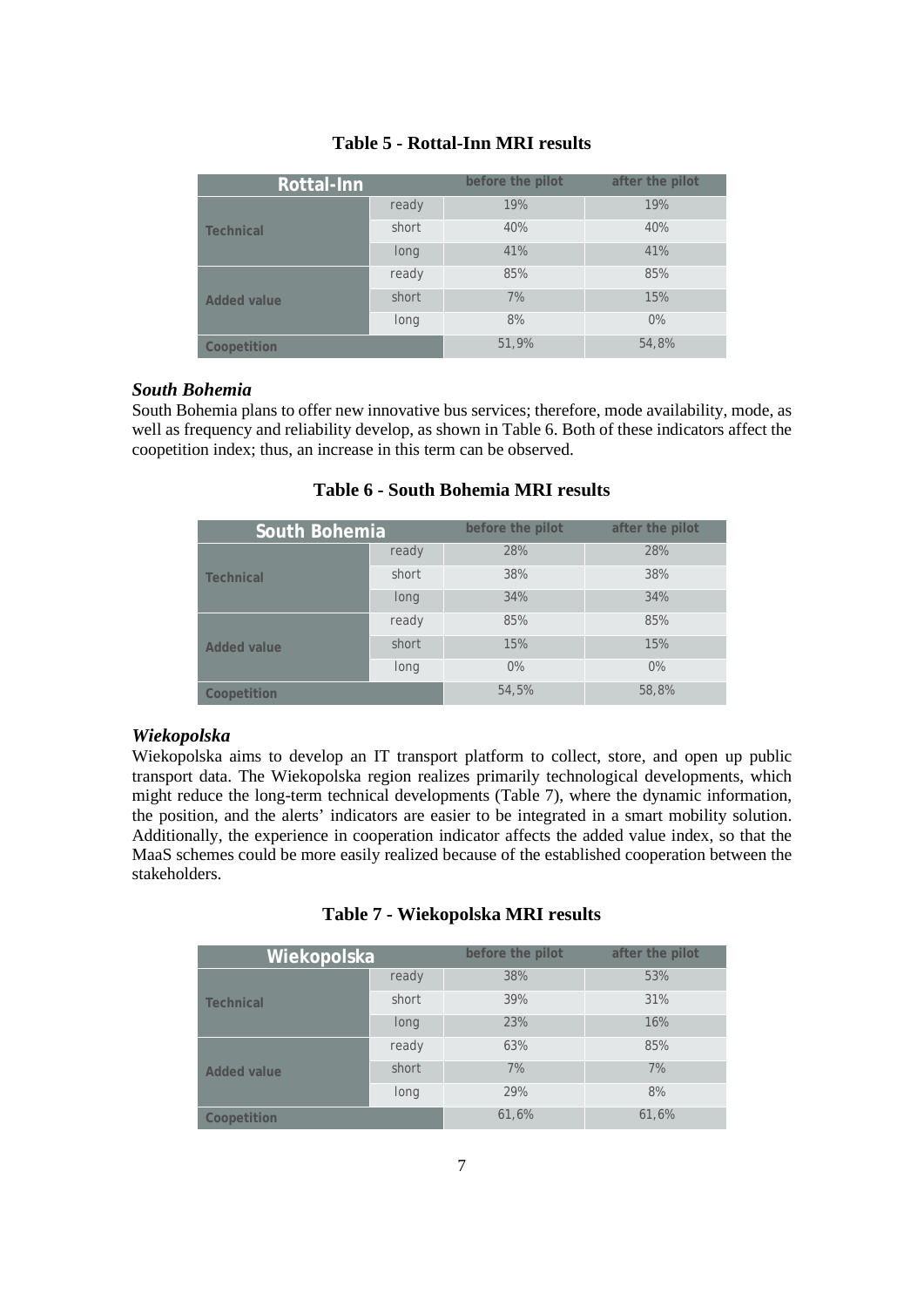### *Osijek*

Osijek aims to develop a multimodal journey planner. Although it is a technical development, the features of the existing MSPs are already well-developed; thus, there is no change observed in terms of the technical index. Solely the coopetition index is affected by three indicators: the willingness to collaborate, the experience in cooperation, and the willingness to share data (MSP). A good journey planner is the basis of a MaaS scheme, so with this pilot, the coopetition circumstances increase significantly (Table 8).

| Osijek             |       | before the pilot | after the pilot |
|--------------------|-------|------------------|-----------------|
|                    | ready | 83%              | 83%             |
| <b>Technical</b>   | short | 13%              | 13%             |
|                    | long  | 4%               | 4%              |
|                    | ready | 49%              | 49%             |
| <b>Added value</b> | short | 7%               | 8%              |
|                    | long  | 44%              | 43%             |
| Coopetition        |       | 55,8%            | 61,8%           |

**Table 8 - Osijek MRI results**

#### *Castelfranco Emilia*

The Castelfranco Emilia pilot site in Modena region plans to test a proper MaaS scheme based on the current technical feasibilities. A new application is promoted and launched, where the demand responsive transport (DRT) services and the conventional services are connected. Since Castelfranco is next to Modena city, urban service providers from the city are represented in the survey, as well. This means that the technical index remains the same, whereas the added value and the coopetition indexes change (Table 9), even though both have already been adequate. The changing indicators are the multimodal experience and the willingness to collaborate.

| Table 9 - Castelfranco Emilia MRI results |  |  |  |
|-------------------------------------------|--|--|--|
|-------------------------------------------|--|--|--|

| <b>Castelfranco Emilia</b> |       | before the pilot | after the pilot |
|----------------------------|-------|------------------|-----------------|
| <b>Technical</b>           | ready | 66%              | 66%             |
|                            | short | 14%              | 14%             |
|                            | long  | 20%              | 20%             |
| <b>Added value</b>         | ready | 64%              | 85%             |
|                            | short | 7%               | 7%              |
|                            | long  | 29%              | 8%              |
| Coopetition                |       | 60,4%            | 61,3%           |

A major limitation of this solution is the potential lack of proper input data. Descriptive data sets about mobility are not available in comprehensive databases. However, in the Coopetition index six indicators can be provided by Eurostat, which is an advantage of our approach. While MaaS is considered as an urban solution, mainly in larger urban areas, in this research a more comprehensive approach was considered to include other types of areas. This means that the methodology fits best to European NUTS2 regions, but if the statistical data are available, adaption can be done for any region. All other input data are either provided by the responsible organization or evaluated by multiple partners to enhance accuracy. Future research should focus on more comprehensive indicators, which are useful and meaningful for describing mobility in a specific area.